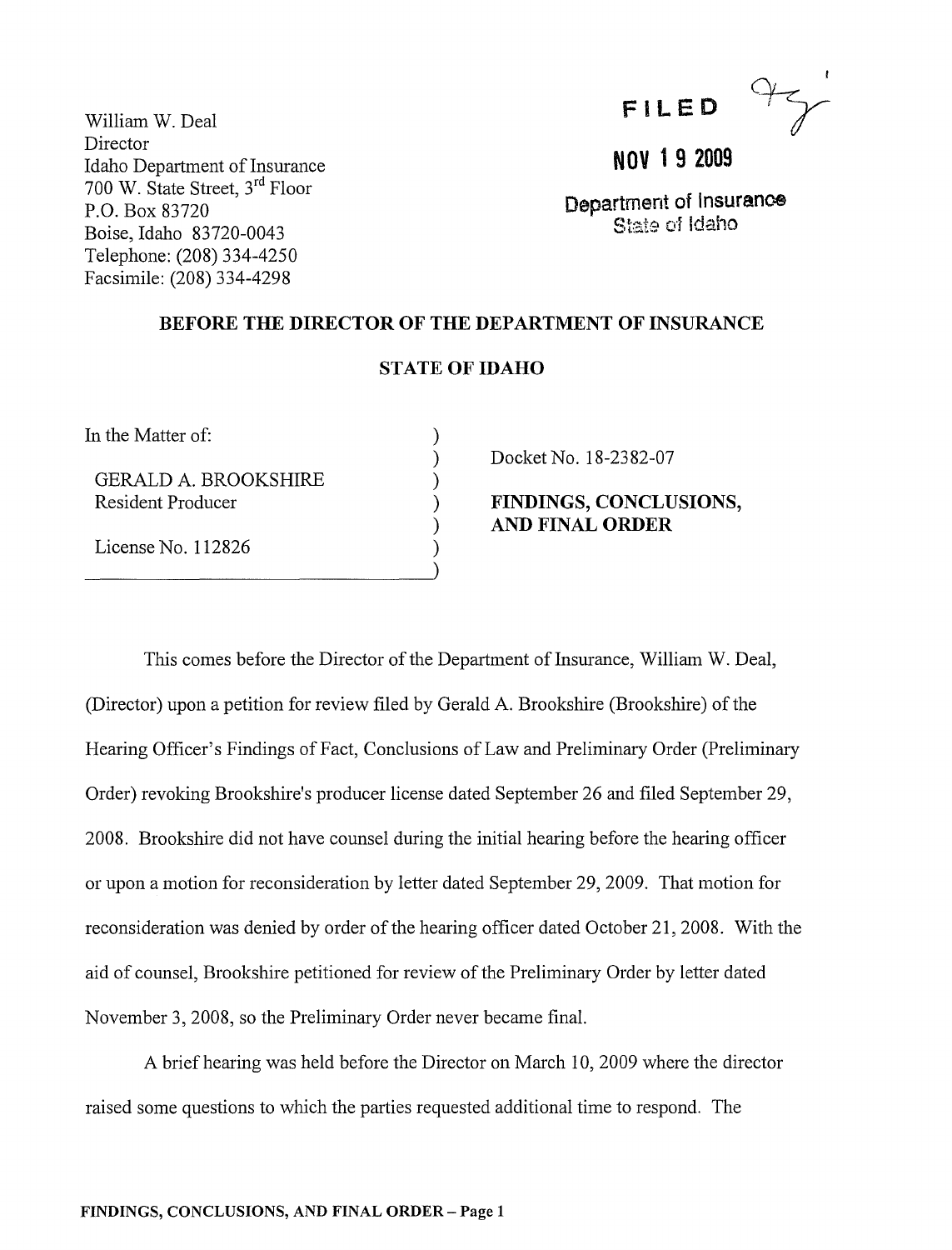questions were confirmed in a letter to counsel dated March 11, 2009. The Idaho Department of Insurance (Department) filed an Affidavit of Jeffrey Aster on July 17, 2009. On October 28,2009, Brookshire filed three affidavits for: Dave Self, Ron Hezeltine, and himself.

A hearing was held before the Director on October 29,2009 at which John Ashby of Hawley Troxell appeared on behalf of Brookshire, and Deputy Attorney General John Keenan appeared on behalf of the Department. Brookshire presented additional testimony himself as well as testimony from Mr. Self and Mr. Hezeltine. The Department did not call any witnesses or present additional documentary evidence during the October 29,2009 hearing. Brookshire did not object or move to strike the statements contained in the Aster affidavit.<sup>1</sup> Counsel for both parties presented opening and closing statements. This matter having been submitted to the Director for final determination and upon good cause shown, the Director makes the following findings and conclusions and enters the following order.

### Findings of Fact

1. Since May 24, 2004, Brookshire has held and still holds Idaho resident producer license number 112826. Brookshire was licensed in Oregon apparently first as a resident and then as a nonresident producer from June 28,2001 to June 30, 2005, at which time his Oregon license expired.

2. A Stipulation and Final Order was signed by Brookshire and entered by the Administrator of the Insurance Division for the Oregon Department of Consumer and Business Services on December 21,2005, where Brookshire's expired Oregon producer

In his own affidavit, Brookshire refers to and, on the issue of not providing financial assistance for Aster's mother and brother, defers to the written testimony of Mr. Aster in the Affidavit of Jeffrey A. Aster.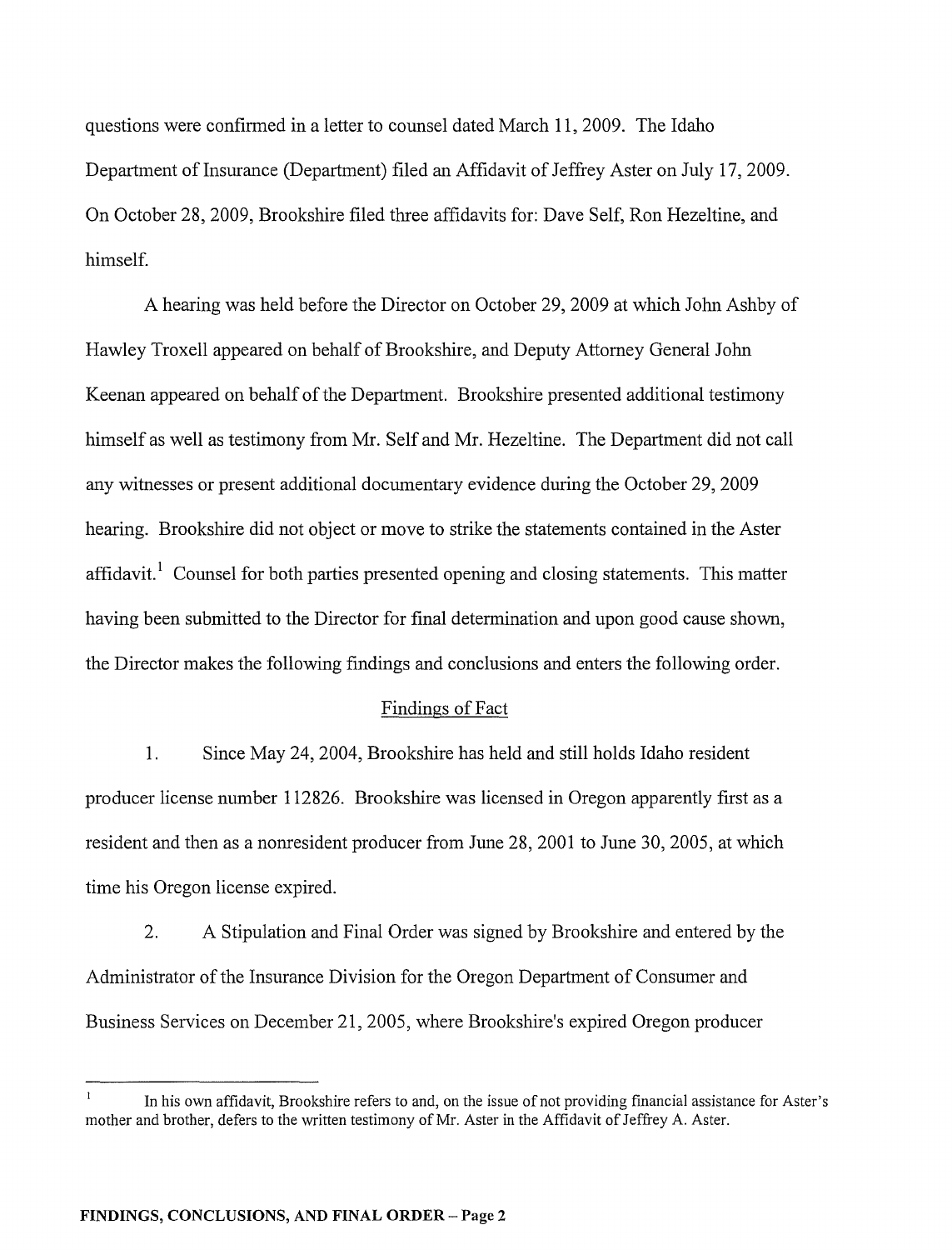license was revoked. The basis for the Oregon revocation was Brookshire's admission to having forged the name of Jeffrey Aster eight times on a life insurance application and related documents. Exhibit 1; October 29, 2009 hearing Tr. pp.  $64 - 65$ . The policy of life insurance Brookshire purchased in October or November of 2003 was a \$100,000 term policy naming Mr. Aster's mother as primary beneficiary and his brother as contingent beneficiary. February 26, 2007 response of Brookshire. The policy was subsequently converted by Brookshire, again without Mr. Aster's knowledge or consent, to a whole life policy in May 2004.

3. By letters dated December 8, 2006 and February 15,2007, the Department notified Brookshire of its intent to revoke his producer license and afford him the opportunity to request a hearing. The proposed revocation was based on the Oregon administrative action and the facts giving rise to it, namely, forgery, as well as Brookshire's failure to report the action to the Department. Brookshire requested a hearing and provided a response by letters dated February 26,2007.

4. In approximately February 2006, Brookshire agreed to an Acceptance, Waiver and Consent in which he was barred from association with any NASD member in any capacity. Although Brookshire did not specifically admit or deny the allegations, he consented to the sanction and the entry of findings by the NASD that he had prepared and submitted forged life insurance applications without the customer's knowledge, consent or authorization. Exhibit B to Exhibit 2; February 26, 2007 response of Brookshire.

5. The Department learned of the Oregon administrative action from the NAIC. Brookshire admits that he did not notify the Department of the administrative action revoking his expired Oregon license and asserted that he was not aware of the legal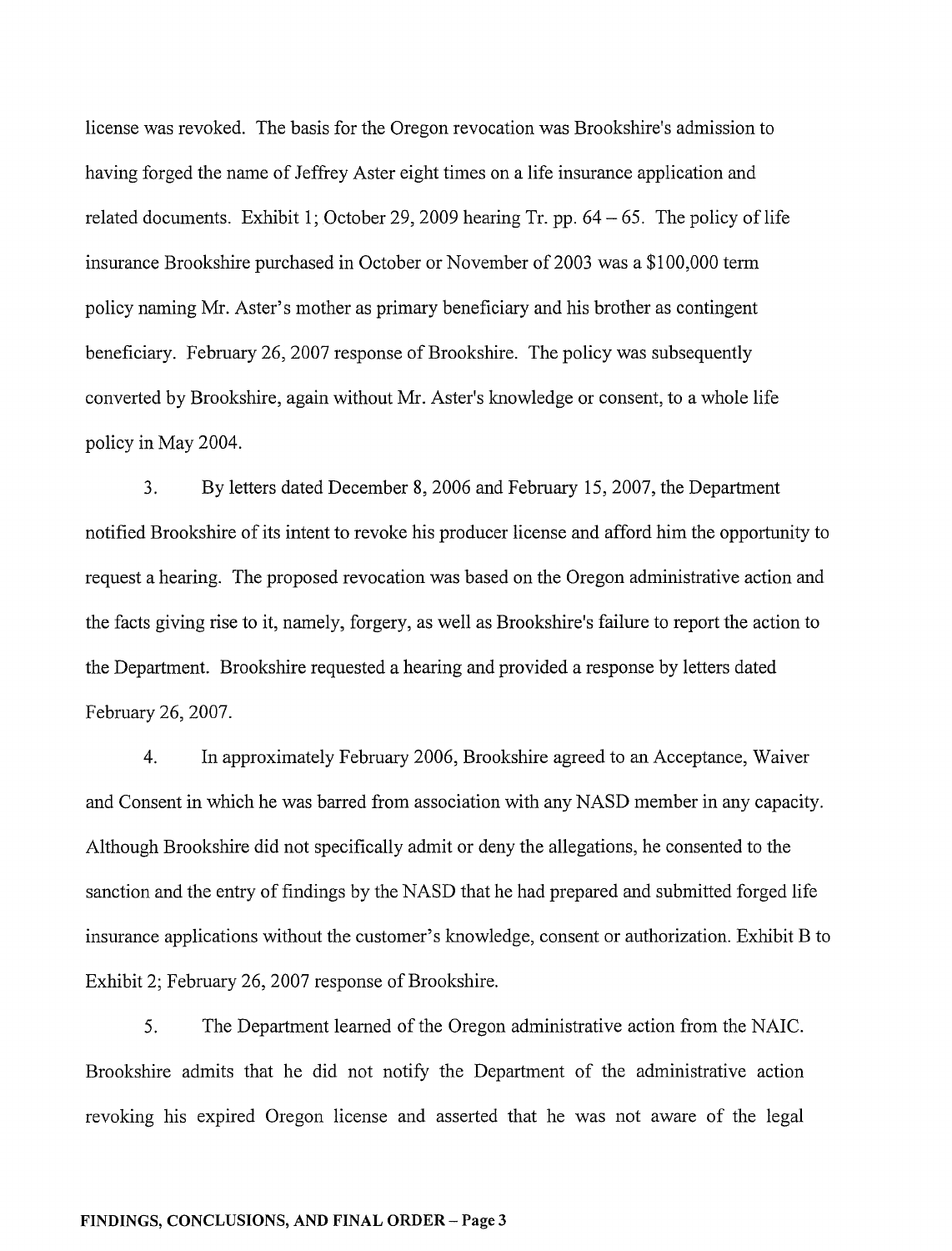requirement to do so. February 26, 2007 response of Brookshire, and September 4, 2008 hearing, Tr. p. 42 L.17 to p. 43. L. 2. It appears that Brookshire also did not notify the Department of the action of the NASD (nka FINRA), but the Department does not allege any violation of Idaho Code section 41-1021 for failure to do so.

6. There is conflicting evidence regarding the dates Brookshire lived with Mr. Aster while he was going through a divorce. In his initial answer to the Department dated February 26, 2007 (which is included in Exhibit 3), Brookshire indicates that he lived with Mr. Aster from June through November 2004. This is consistent with the Affidavit of Jeffrey A. Aster. In his affidavit filed October 28,2009, Brookshire states that he lived with Mr. Aster from June through November 2003. The Department did not contest this testimony during the October 29,2009 hearing by cross-examination or with additional evidence. Accordingly I accept and find that the dates Brookshire lived with Mr. Aster were as Brookshire testified, June through November 2003.

7. Jeff Aster first learned of the existence of the \$100,000 term life insurance in August 2004 when he received a letter and check from American Family Insurance advising him of an overpayment of premium. When he asked Brookshire about it, Brookshire indicated that it was a mistake since he had a client with the same name and similar information. Brookshire indicated that he would take care of the problem. Subsequently Mr. Aster received two additional letters and checks from American Family, and did not cash the checks as he had never taken out life insurance with that company.

8. Brookshire worked for Primary Health, Inc. from January 2005 to August 2009. The affidavits and oral testimony of Dave self and Ron Hezeltine demonstrate that Brookshire has worked on behalf of Primary Health, Inc. as a producer with other insurance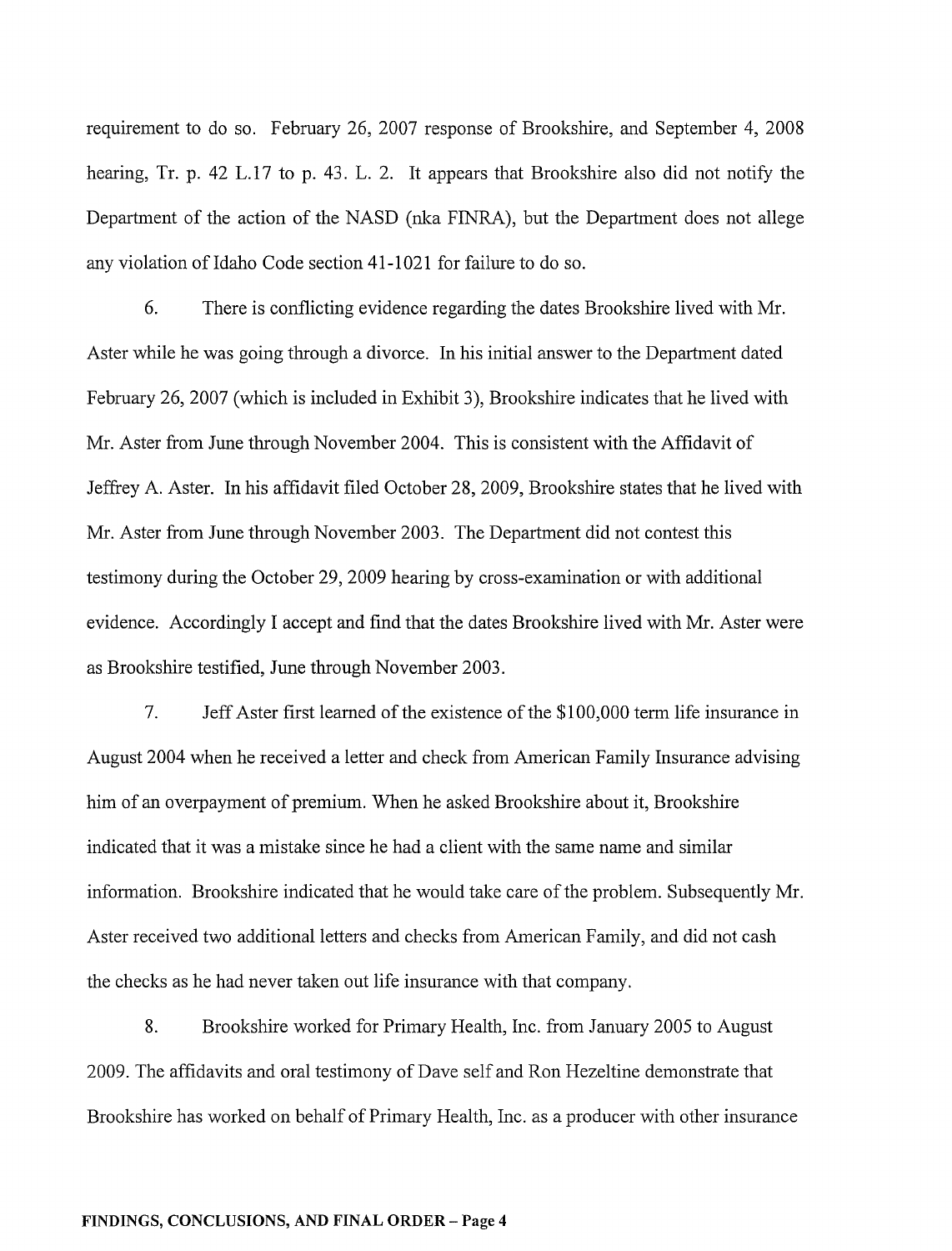producers and brokers in a competent and ethical manner.

#### Conclusions of Law

9. Brookshire was on notice that the Department sought revocation of his producer license based on Idaho Code section 41-1016 without any subsections identified in the initial letters providing the notice and opportunity to request a hearing. Accordingly any applicable subsection of Idaho Code section 41-1016 could serve as a basis for the revocation. Brookshire's counsel acknowledged this during the October 29,2009 hearing. The Department's attempt to restrict the scope of the inquiry and evidence considered to merely the existence of the Oregon revocation in order to justify in effect an automatic conclusion that revocation is the only appropriate remedy in Idaho based on Idaho Code section  $41-1016(1)$  (i) is misplaced.

10. The Director has jurisdiction to determine whether wrongdoing of a person violates a provision of the Insurance Code and the discretion to impose a sanction for that wrongdoing, even if the wrongdoing occurred outside Idaho. *See e.g.* Idaho Code section 41-1016(1)(h) ("Using fraudulent, coercive or dishonest practices, or demonstrating incompetence, untrustworthiness or financial irresponsibility, or being a source of injury and lost to the public or others, in the conduct of business in this state or elsewhere." (Emphasis added)); *see also* Idaho Code section 41-113 (persons in the business of insurance are to "be actuated by good faith, abstain from deception, and practice honesty and equity in all insurance matters" - without any limitation on whether acts at issue occurred within or outside the state of Idaho.)

11. While Idaho Code  $\S$  41-1016(1)(i) affords the Director a means to quickly and efficiently impose a sanction upon a producer based on an action against a license that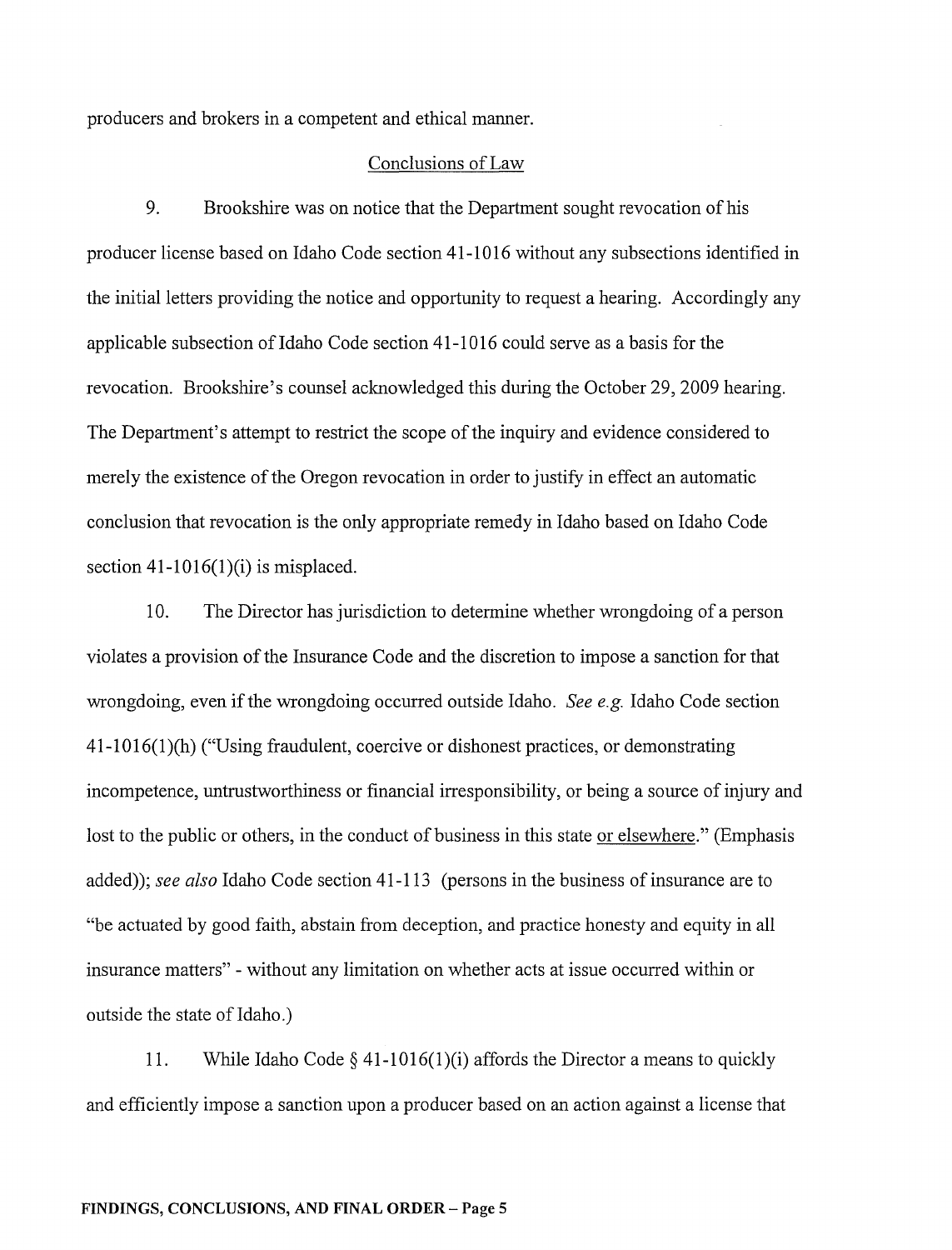has occurred in another state without having to prove the underlying facts, this subsection does not prohibit the Director from reviewing or considering the facts giving rise to the action in the other state, preclude the Department from proving these or related facts, nor tie the Director's hands by requiring the entry of the same sanction entered by the other state. $2$ 

12. The "may" language of Idaho Code  $\S$  41-1016(1) indicates that the type of sanction to impose is within the Director's discretion. Brookshire's evidence and explanations of the circumstances of his forgeries and false life insurance transactions for Mr. Aster and related facts are appropriate and relevant to consider in determining the proper sanction. By its submission of Exhibit 2, evidence beyond merely the Oregon revocation order including the NASD documents and letters of American Family, the Department acknowledges as much.

13. The fundamental facts of this case demonstrating violations of the Insurance Code are not in dispute. Brookshire forged the name of Jeffrey Aster to an insurance application and related documents. Brookshire testified that the actual signature was done electronically twice. Exhibit 1 indicates that the first signature was done on or about October 13, 2003, and Brookshire confirms in testimony that the second time was in May 2004 on documents related to the conversion of the policy. At the time the false signatures were made, Brookshire was aware that the false signatures would be attributed to more than just two documents, specifically eight separate documents. These facts led to the revocation of Brookshire's expired Oregon producer license in December 2005. These facts constitute

By contrast the mandatory language of Idaho code section  $41-1016(2)$  requiring, without hearing, a suspension or revocation based on receipt of a final order in a producer's home state would logically require the Director to match the same sanction as that meted out by the home state regulator since the licensee would not be afforded notice and an opportunity to be heard as is the case for Idaho Code section 41-1016(1) violations. Additionally, while having a license in one's home state is a prerequisite to holding a nonresident Idaho license under Idaho Code § 41-1009(l)(a), holding a particular nonresident license, such as Brookshire's Oregon license, is not a prerequisite or otherwise required to hold an Idaho resident license.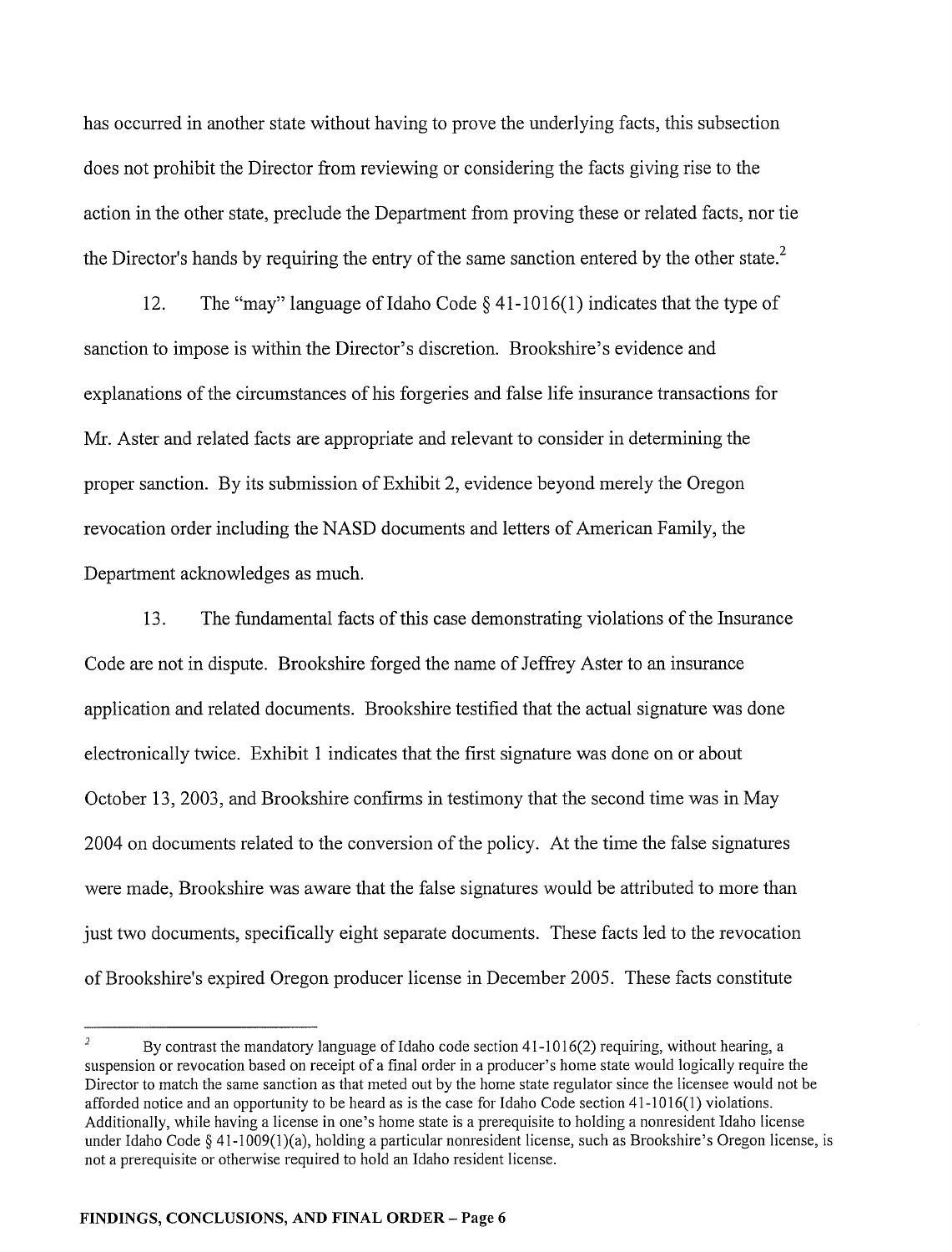violations of and demonstrate grounds for action against Brookshire's Idaho producer license based on Idaho Code §§ 41-1016(1)(e) (misrepresenting the terms of a proposed insurance contract or application), (h) (using dishonest practices or demonstrating untrustworthiness in the conduct of business in this state or elsewhere), (i) (having an insurance license revoked in any other state), (j) forging another's name on an application for insurance or on any document related to an insurance transaction).

14. Brookshire did not report the administrative action in Oregon to the Department within 30 days. This failure demonstrates grounds for action against Brookshire's Idaho producer license based on Idaho Code §§ 41-1016(1)(b) and 41-1021.

#### Final Order

15. Given that the facts supporting the violations of Chapter 10, Title 41, Idaho Code are not in dispute, the crux of the petition for review is the appropriate remedy. The issue is whether Brookshire's producer license should be revoked as determined by the hearing officer and advocated by the Department, or whether a lesser sanction should be imposed, such as a monetary penalty as requested by Brookshire.

16. During the September 4,2008 hearing, the Department objected to Brookshire explaining the facts and circumstances giving rise to the forgeries. The hearing officer sustained the objection on the basis that the evidence was irrelevant in that Brookshire was precluded from attacking or challenging the Oregon order since he had stipulated to its entry. Perhaps because Brookshire did not have the aid of counsel during the initial hearing, he did not clearly articulate that he believed the facts surrounding his misconduct was relevant to the inquiry of what sanction the Idaho Director should impose without seeking to effectively challenge the Oregon order. As stated above, the facts and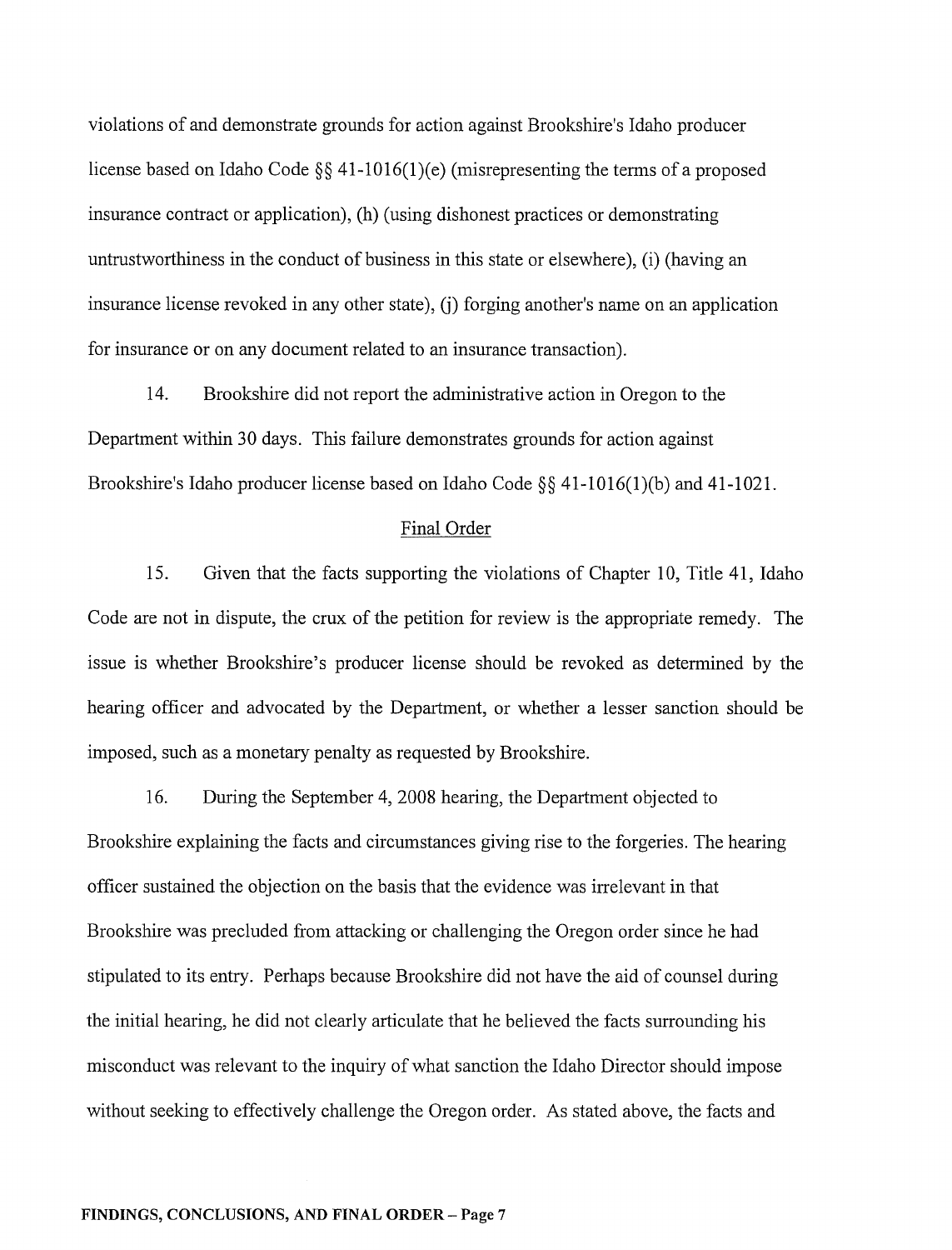circumstances are relevant to the appropriate remedy or sanction to be imposed for the violations enumerated above including, but not limited to, Idaho Code  $\delta$  41-1016(1)(i).<sup>3</sup>

17. Misrepresentation of facts by completing and submitting an application for insurance to a company in the name and on behalf of a consumer without the consumer's knowledge, consent, or authorization, and the forgery of two signatures effective on eight documents separated by approximately seven months is gravely serious. On its face this conduct warrants revocation of a producer license. Nevertheless it is appropriate to consider the stated purpose of Brookshire in attempting to fulfill what he believed was a moral obligation to a longtime friend and ofthe other circumstances surrounding the events.

18. Brookshire maintains that his purchase of the term policy and subsequent conversion to whole life for Mr. Aster was a gift to his longtime friend to express his gratitude for allowing Brookshire to live with him during his divorce. Gifts are generally considered to require delivery and acceptance and also be made voluntarily and without consideration. Black's Law Dictionary, 5<sup>th</sup> ed. p. 619. It is not accurate to characterize the life insurance as a gift since it was done without the knowledge of and acceptance by Mr. Aster and in fact in the face of clear indication from Mr. Aster that he did not want or need life insurance.

19. The letter of American Family Insurance Utah/Idaho Sales Director Julie Schroeder, Exhibit E, notes that Brookshire offered no other explanation when confronted in October 2004 other than bad judgment on his part. When Mr. Aster received the first letter and refund check from American Family and asked Brookshire about the life insurance, had it been intended as a gift (since it was not made known to Mr. Aster earlier), one would

Just as Brookshire is not precluded from arguing for a lesser sanction than that imposed in Oregon, if the Oregon regulator had hypothetically entered a suspension or administrative penalty, the Department would not be precluded from advocating for revocation.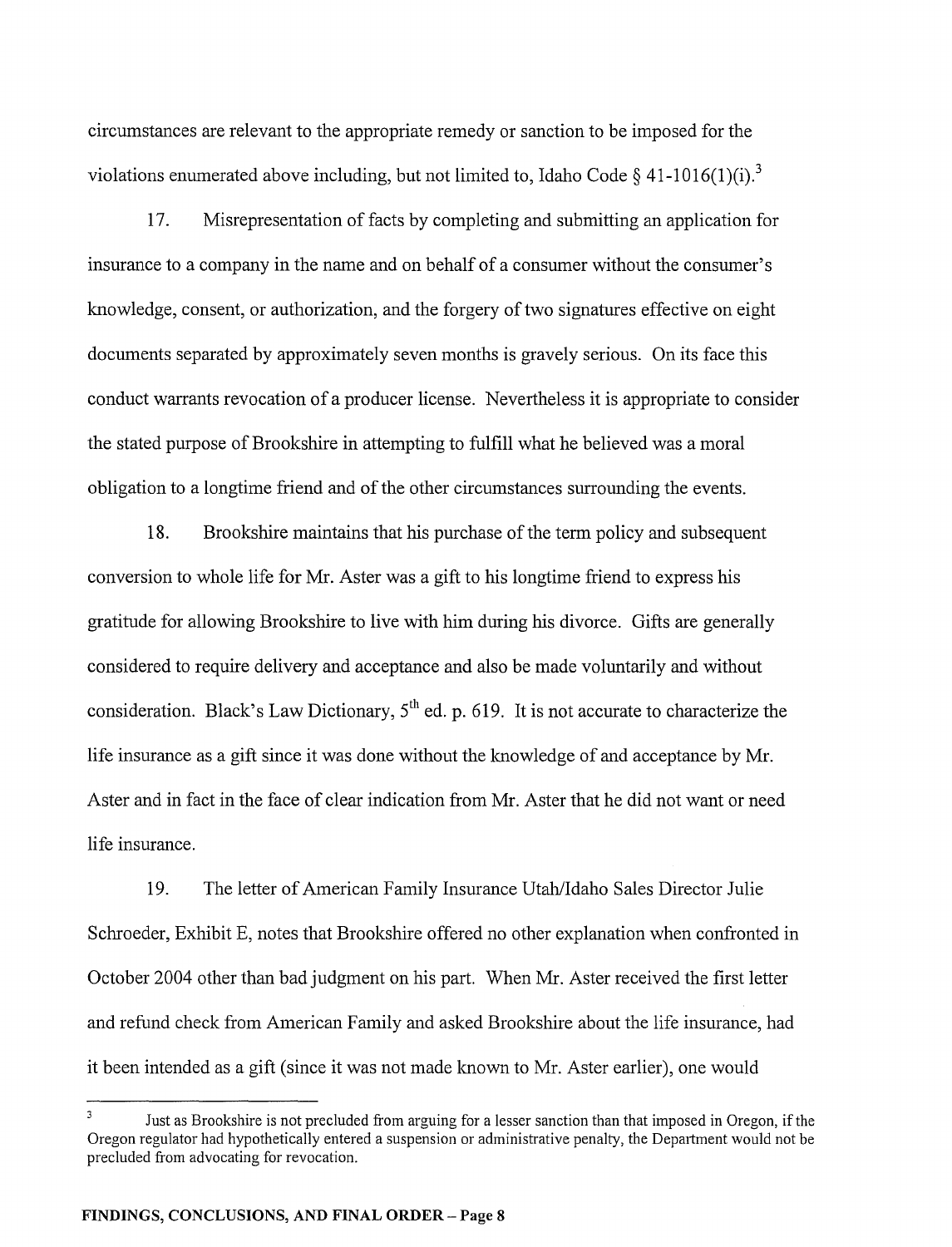expect Brookshire to acknowledge to his longtime friend his decision to buy Mr. Aster life insurance with his own money and admit his intent to provide a gift. Instead, Brookshire engaged in additional deceitful conduct by falsely stating that there was a mistake based on Brookshire having a different client with the same name.

20. While all of the letters from American Family Insurance personnel, Exhibits C, D, and E to Exhibit 2, indicate that Brookshire admitted to having forged Mr. Aster's name to insurance documents, one of the letters goes into greater detail. The letter from Bob Toney to Valerie Amburn with the NASD, Exhibit C to Exhibit 2, evidences unwillingness on the part of Brookshire to openly acknowledge his forgery misconduct when first confronted by American Family. When Mr. Toney inquired about Mr. Aster to Brookshire, Brookshire first stated that he and Mr. Aster were friends and Aster had life insurance with him. When pressed further, Brookshire admitted doing the term conversion to whole life insurance in May 2004 without the knowledge or consent of Mr. Aster, but insisted that the original term insurance written in November 2003 was proper. Finally when pressed once again and after being informed that Mr. Toney had discussed the matter with Mr. Aster, Brookshire acknowledged that the initial term policies were written without Mr. Aster's participation.

21. Brookshire also minimized the effect of his wrongdoing leading to his resignation to American Family when responding to the Department. In his initial response to the Department dated February 26,2007, Brookshire indicated that his resignation from American Family Insurance in October 2004 was to "[s]pend more time with my daughter". There was no reference to the resignation being given pursuant to the request of American Family Insurance as a result of the company's discovery of Brookshire's purchase of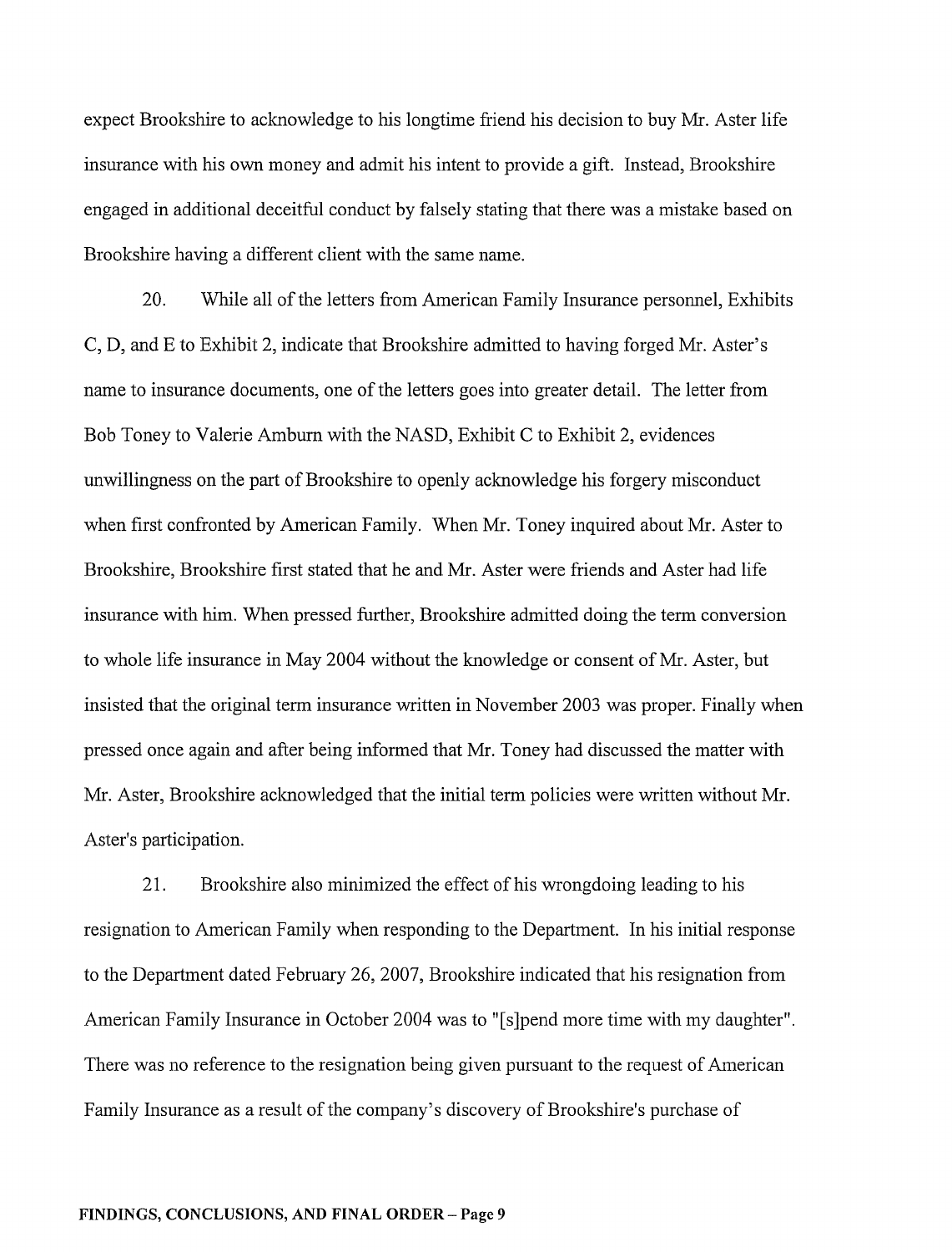insurance for Mr. Aster in forgery of his signatures. In fact the next entry in the timeline provided to the Department in his initial answer indicates that American Family performed an audit of his agency in November 2004 after Brookshire indicates he had already resigned.

22. Exhibits D and E indicate that upon being forced to admit to American Family that he had forged signatures of and written insurance on a client without the client's knowledge, American Family requested and obtained his immediate resignation on October 14,2004. It stretches the imagination to accept Brookshire's initial description in his February 26, 2007 response to the Department of his resignation as to spend more time with his daughter, and later described as a mutual decision so that he could spend more time with his daughter. While spending additional time with his daughter following a move to Idaho after his resignation may have been a silver lining, it appears following a review of Exhibits D and E to Exhibit 2 that the primary reason for his resignation was the threatening storm cloud in the form of American Family's request that he resign – which he did immediately.

23. The record shows that Brookshire engaged in deceitful conduct in an insurance transaction in October 2003 and then again seven months later by altering the tenns of the insurance policy based on additional forged signatures. Instead of coming forward and acknowledging his misconduct on his own, or at a minimum, admitting it when first confronted by the client and the company, Brookshire denied and sought to cover-up his misdeeds. Only when confronted with irrefutable evidence did Brookshire acquiesce. Brookshire also initially minimized to the Department the circumstances of his departure from American Family by omitting that the company had asked for his resignation. Considering all of the facts and circumstances in the record and mindful of the discretionary nature of this decision, it is appropriate to enter the following order.

#### **FINDINGS, CONCLUSIONS, AND FINAL ORDER-Page 10**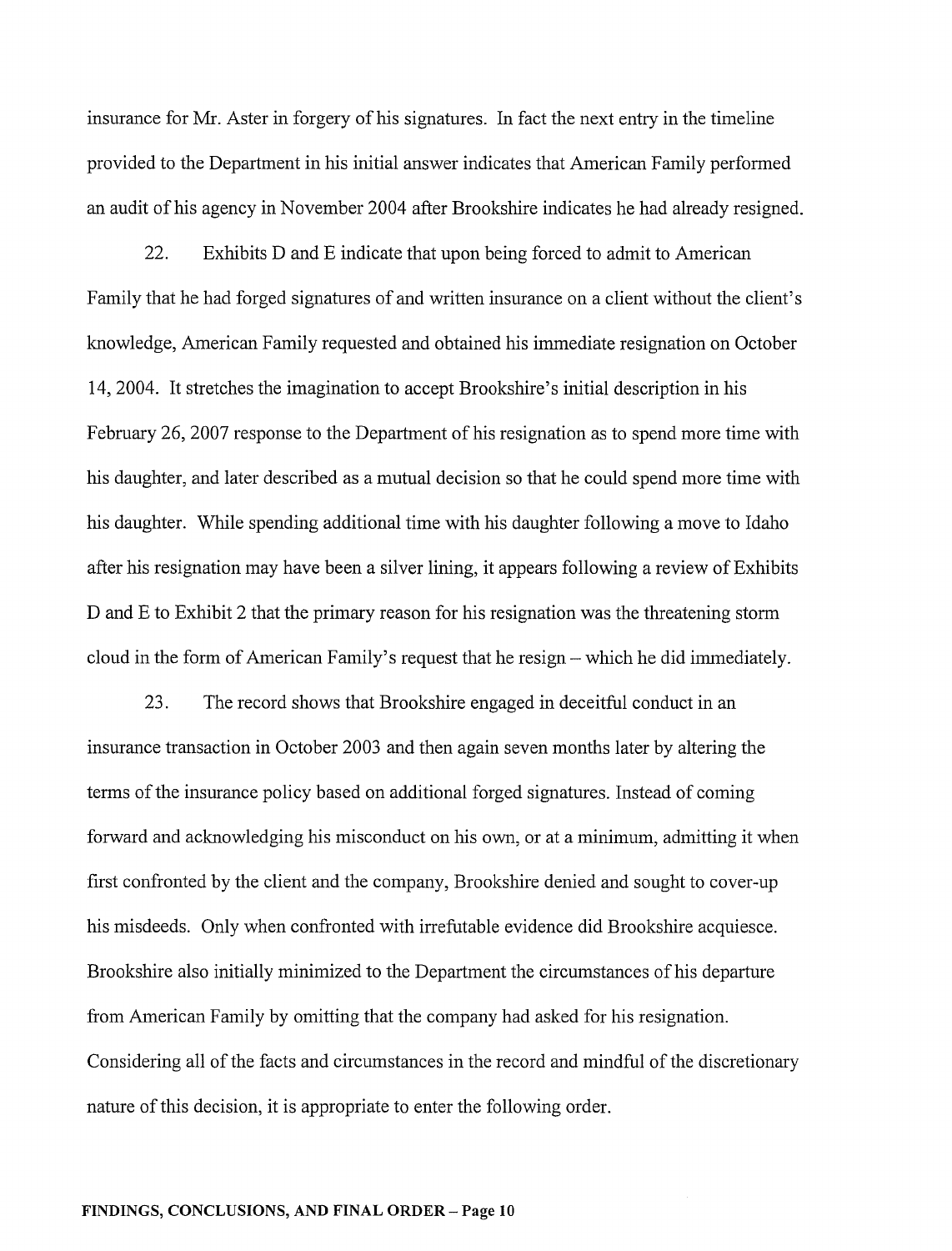NOW THEREFORE IT IS HEREBY ORDERED that the producer license of Gerald A. Brookshire, license number 112826 shall be revoked for the violations of Idaho Code §§ 41-1016(1)(b), (e), (h), (i), and (j), and 41-1021.

IT IS SO ORDERED. Dated and effective this  $\left\{Q \right\}$ <sup>1</sup> day of November 2009.

IDAHO DEPARTMENT OF INSURANCE

(

By ~ ~/~ / William W. Deal **I** Director

### **NOTIFICATION OF RIGHTS**

This constitutes a final order of the agency. Any party may file a motion for reconsideration of this final order within fourteen (14) days of the service date of this order. The agency will dispose of the petition for reconsideration within twenty-one (21) days of its receipt, or the petition will be considered denied by operation of law. *See* Idaho Code § 67-5246(4).

Pursuant to Idaho Code §§ 67-5270 and 67-5272, any party aggrieved by this final order may appeal it by filing a petition for judicial review in the district court of the county in which: (1) the hearing was held; or (2) the final agency action was taken; or (3) the